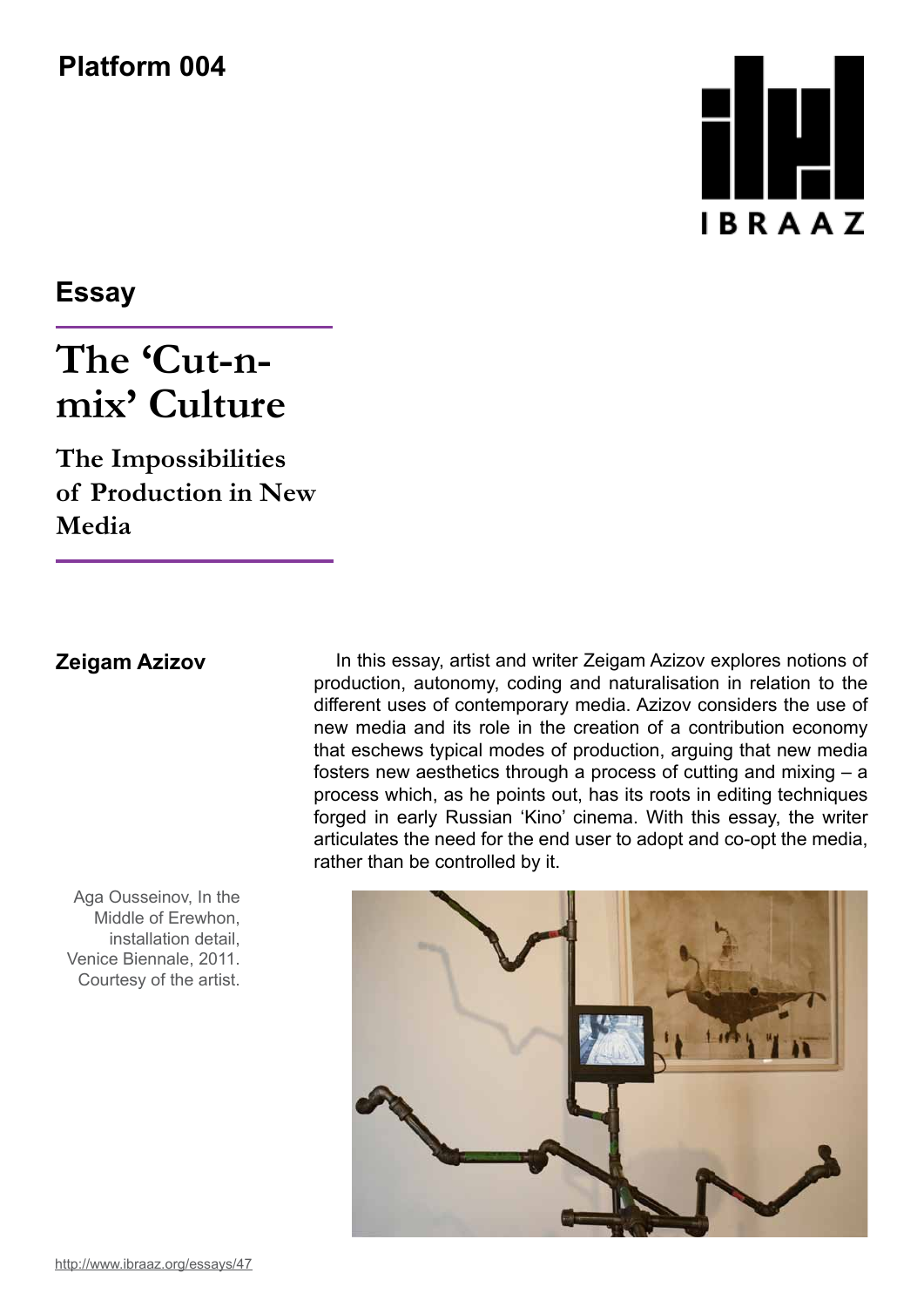The question of new media poses a need to search for new meaning. On the one hand, there is the ubiquitous use of media, which adopts principles of working life from the mainstream, and which is however insufficient for the articulation of the urgency of reported events. On the other hand, the cross-circulation of images in the media opens up possibilities for examining this question of urgency, while trying to understand them as 'the return of the repressed'.<sup>[1]</sup> Images reporting on the 'Arab Spring', first circulated through various online sharing devices, brought this paradox out onto the world stage. This paradoxical dichotomy disturbs the consistency of the production of art, although most of the mainstream structures, such as museums and galleries, continue to impose their power. The nonlinear evolution of images in new media is constantly demonstrating the possibility of disturbing this patriarchal consistency. As a result, the use of new media, especially sharing devices on the Internet, poses the possibility of a new form of production. More recently, the use of these devices became politicised by the critical voices that emerged inthe Middle East and North Africa.

The question that arises here is an interesting one: how to cope with a situation in which the use of online sharing devices isn't categorised as 'work'? Neither is it strictly leisure, since there is no production or consumption taking place. The striking multiplication of new media devices leaves some to think of new media as uselessly prolific or producing 'otium', with its suggestions of leisure but also withdrawal from the world. The prolific nature of new media is also what constitutes impossibility as the condition of making. It can be described as the French-Tunisian philosopher and artist Mehdi Kacem puts it as '*the non-productive*' (*désœuvrement*).[2] In this sense, the impossibility of production is connected to the internal censorship dominating the current artworld. The road towards breaking up this internal control is the possibility of exteriorising this impossibility. This act can produce a crisis and function as the 'critical and clinical'.[3]

There is also the work of Bernard Stiegler, who seeks in these new developments the coming of the new economy: the economy of the contribution. In his view, while sharing their ideas through Facebook or You Tube, sharers are neither producing nor consuming: instead, they contribute to the economy by sharing, which could be called a 'contribution economy'.[4] There are grounds for the legitimacy of this

<sup>[1]</sup> Sigmund Freud's idea, which he formulated in The Interpretation of Dreams in 1900. He emphasised that trauma is usually repressed in early childhood, but returns at a later stage of life.

<sup>[2]</sup> Mehdi Belhaj Kacem, La psychose française - Les banlieues: le ban de la République, Paris: Gallimard (2006), p.9-10.

<sup>[3]</sup> This is in reference to the Deleuzian concept of the critical, which should at the same time be clinical. See, Gilles Deleuze: Essays Critical and Clinical, London: Verso (1998)

<sup>[4]</sup> See also the theory of 'prosumers', as elaborated by George Ritzer and Nathan Jurgenson. For Bernard Stiegler's text see: Bernard Stiegler, For a New Critique of Political Economy, Cambridge: Polity (2010). Alongside Stiegler's work see also: Clay Shirky, Cognitive Surplus: Creativity and Generosity in a Connected Age, New York: Penguin Press (2010), and Aram Sinnreich, Mashed Up: Music, Technology, and the Rise of Configurable Culture, (Science/Technol-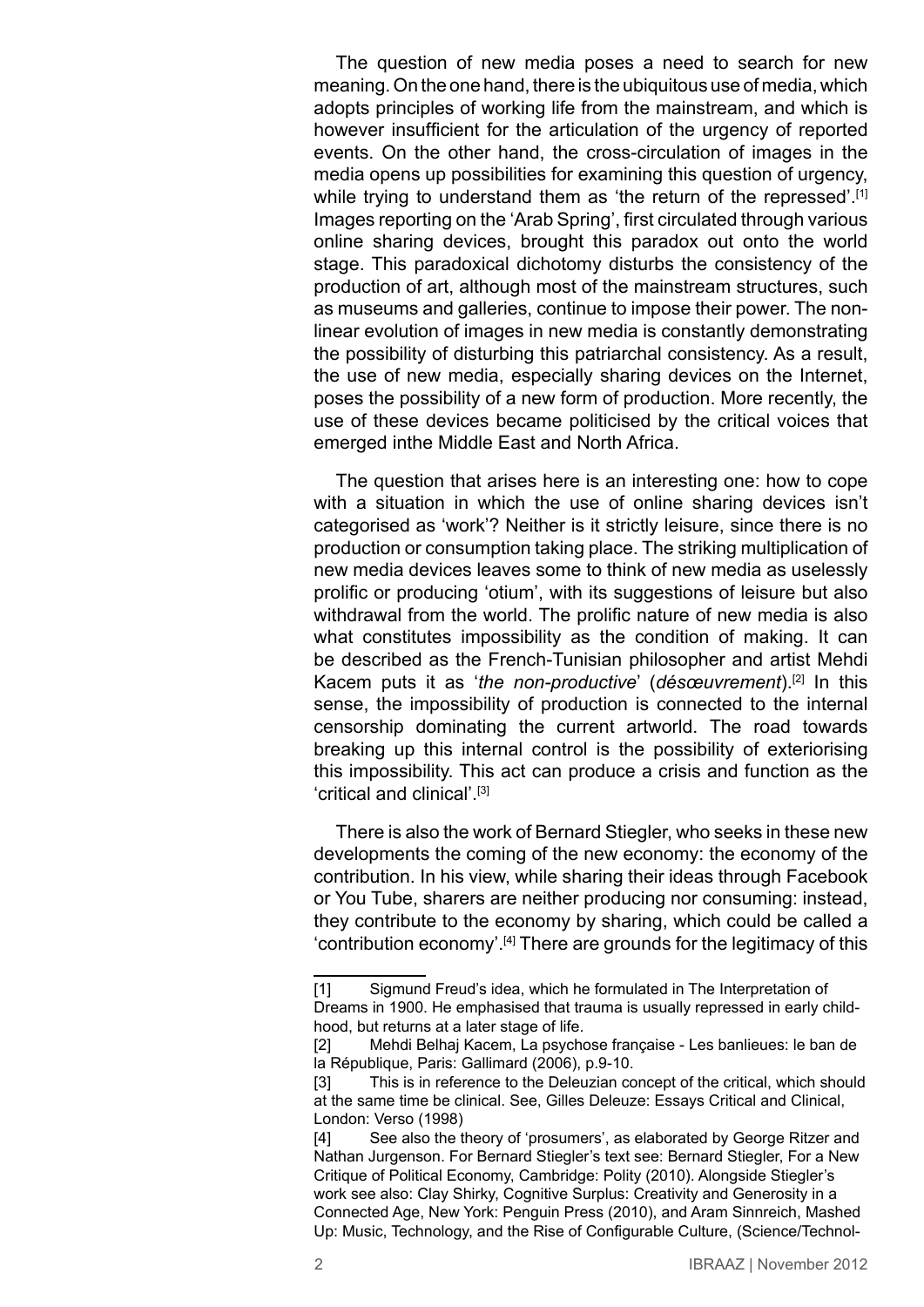contribution, which could become a mode of production for the new economy. This legitimacy can be linked to the question of memory, which emerges from a necessity to go back to the beginning in order to connect the past with the present, rather than cutting off one's links to the past. This is different from the nostalgic mode of going back; instead it is about the possible connection with what has gone missing. Stiegler states that the future is about repetition and the emergence of the repressed;<sup>[5]</sup> knowledge can only be projected in its future and by a return to a primal impulse. Virtualisation via programming can actively foster the contribution rather than production or consumption. I would call into question the necessity of this kind of economy, at least in relation to the current unequal distribution of knowledge in our world. This inequality still effectively harks back to a colonial past, which doesn't even show signs of disappearing. Ineed, quite the contrary; the current situation, to my view, can only be understood through the prisms of this history. Globalisation, described as an 'accumulation by dispossession' by David Harvey, received its first resistance from the sharing devices of new media.<sup>[6]</sup> That is, new media constitutes the first attempt at resistance against the forces of globalisation.



The impossibility of producing or consuming takes place in both colonial societies and former colonies, yet this impossibility is articulated differently in each case. In colonial societies, nonproductivity opens up the debate, the discourse, often at the expense of former colonies; whereas in the former colonies, this nonproductivity becomes the normal way of existence. In the situation of 'accumulation by dispossession', the power adopts aesthetics and,

Zeigam Azizov, A Soft Topology, installation detail, Baku Biennale, 2007. Courtesy of the artist.

ogy/Culture series), Amherst: University of Massachusetts Press (2010). [5] Stiegler, Bernard, Technics and Time, 3: Cinematic Time and the Question of Malaise, Stanford: Stanford University Press (2011), p.20 [6] Harvey, David, The new imperialism, Oxford: Oxford University Press (2003).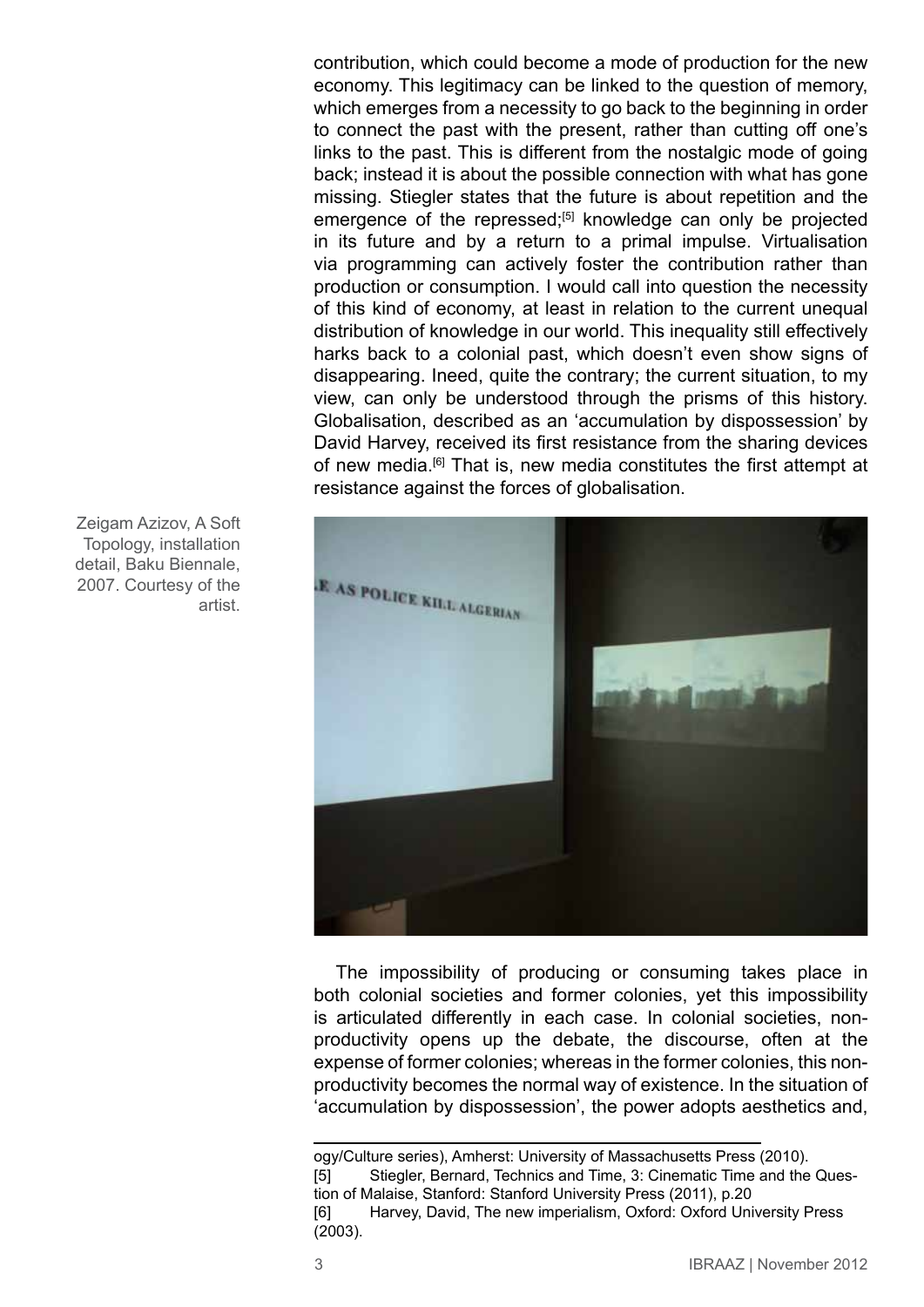to quote Walter Benjamin, '[the politicisation of aesthetics](http://en.wikipedia.org/w/index.php?title=The_politicization_of_aesthetics&action=edit&redlink=1)' brings both danger and risk at the same time. In this paradoxical situation, the role of an artist is to move towards the impossible and to use new media to create new aesthetics. There are a number of questions that are challenged by the use of new media and one can perhaps understand the use of new media as an attempt to find answers to questions created by the consistent challenge to the traditional understanding of space, time and memory.



Zeigam Azizov, A World to the Science, installation detail, Global tour exhibition, W139, Amsterdam, 2006. Courtesy of the artist.

> There is a radical shift in this sense made by the 'cutting and mixing' capacity of new media, which collapses past, present and future into an intense a-temporal perspective that runs counter to traditional and more clearly defined distinctions of past, present and future. This turns memory into virtual co-existence, which is directed to the future and falls back to the past at the same time. This version of time (as formulated by Gilles Deleuze) is convincing in relation to new media, and this particular aspect is also interesting because of its challenge to the notion of territory. The experiments made by the Russian filmmaker Lev Kuleshov in the early twentieth century are crucial in relation to these questions. Kuleshov created the method of montage known as the 'creative geography'.[7] In his 1920 film *The White House in Washington,* Kuleshov filmed passersby on Moscow streets, in reality miles apart from one another, but who in the film 'look at each other' and the White House in Washington.[8] These multiple segments shot at various locations and/or times are edited together such that they appear to all occur in a continuous place at a continuous time. Kuleshov first removed figures and then buildings and separated them, creating a topological confusion for his contemporaries.

> In 1921, he filmed probably his most famous experiment, which involved taking a close-up of the actor Ivan Mozhukin and intercutting these shots with those of a bowl of soup, a coffin and a child: these where 'projected to an audience which marvelled at the

<sup>[7]</sup> Kuleshov, Lev, Kuleshov on film: Writings of Lev Kuleshov, translated and edited and with an introduction by Ronald Levaco, Berkeley: University of California Press (1974), pp.41-125.

<sup>[8]</sup> Bordwell, David and Kristin Thompson, Film Art, An introduction, New York: McGraw-Hill Education (2001).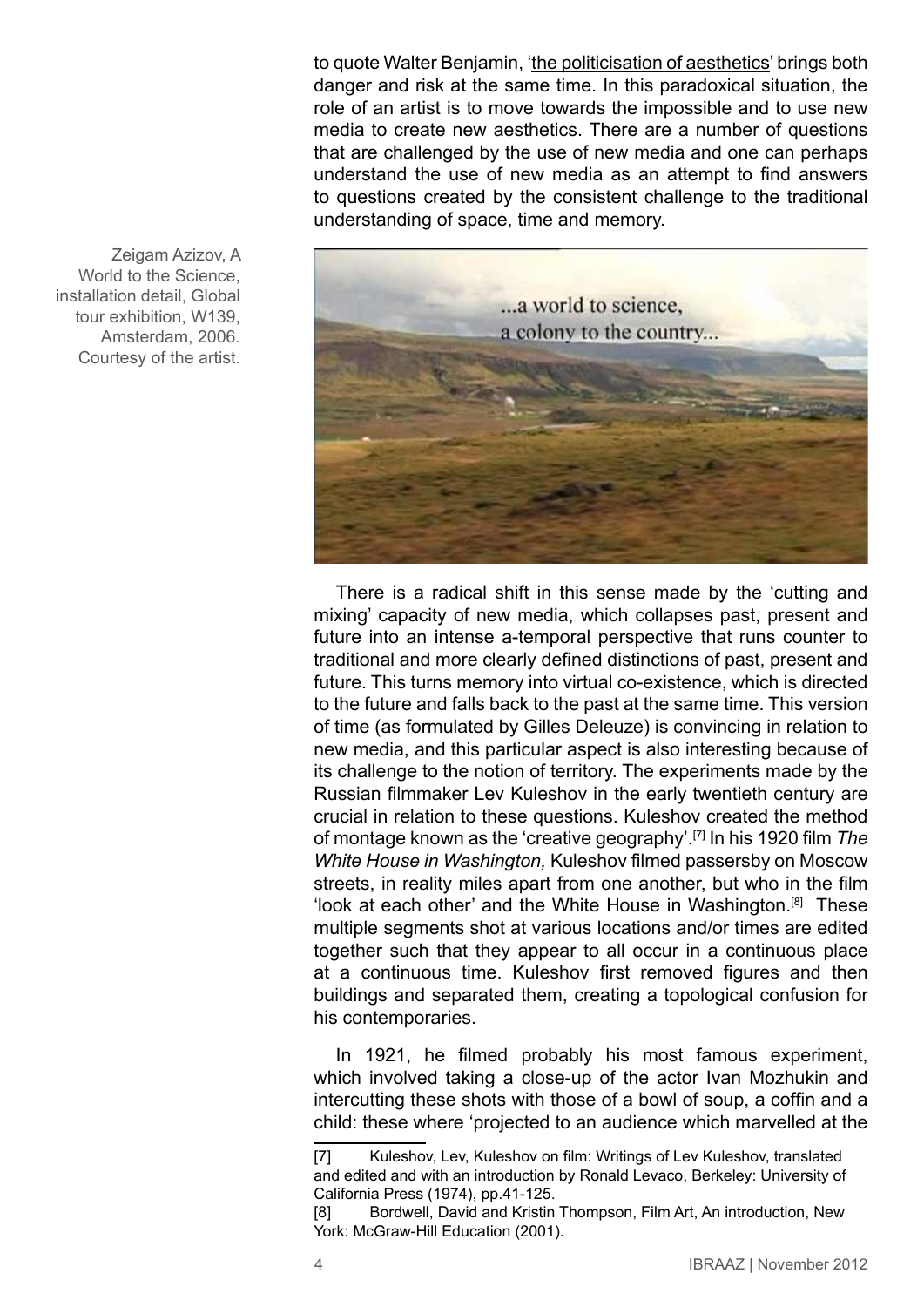sensitivity of the acting'.[9] This editing technique has become known as the 'Kuleshov effect', which Stiegler identifies with the industrial temporal object.<sup>[10]</sup> This is a technique in which the meaning in a series of shots arises from the actual juxtaposition rather than from the shots themselves. The phrase is often applied to all sorts of examples of editing. Kuleshov's approach to editing emphasised a dynamic discontinuous relationship between shots and the juxtaposition of images to create ideas not present in any one by itself. It is by creating the object (space) from the subject (time), by separating the space of Washington from the passersby in Moscow, that Kuleshov created the image out of existing city fragments. These fragments are signs of two cities known to people historically. Kuleshov didn't simply edit together these two shots; he also edited together two signs, Gogol's monument in Moscow and the White House in Washington. The sign replaced the object for the subject. Kuleshov's goal was to change the object for the subject and to edit the work in such a way that the collapse of the subject with the object led to another meaning, and created the *negotiated* image. The 'Kuleshov effect' is formulated by the director himself as 'the creative geography', which is made of images or cultural codes that can be defined according to a given time only. Kuleshov's work was already a great challenge to the growing 'partiarchalism' of nation states at the time, a challenge that post-colonial theory experiences in our time. With the proliferation of images in new media now, the 'cut-n-mix' culture receives a new meaning. Stiegler identifies this meaningful process as 'the Kuleshov effect'.<sup>[11]</sup>



There is a need to try to discover the 'right' methods of working with the proliferation of images in new media. There are three elements of the proliferation of images, which creates a crisis: the non-direct image of time; the immaterial nature of the media, and a new topology of non-places. It gives rise to a constant shift in

Spell, installation detail, Kunstraum Lakeside, 2007. Courtesy of the artist.

Zeigam Azizov, Hard

<sup>[9]</sup> Kuleshov, Lev, ibid.

<sup>[10]</sup> Stiegler, Bernard, Technics and Time, 3: Cinematic Time and the Question of Malaise, ibid, p.20.

<sup>[11]</sup> **Ibid.**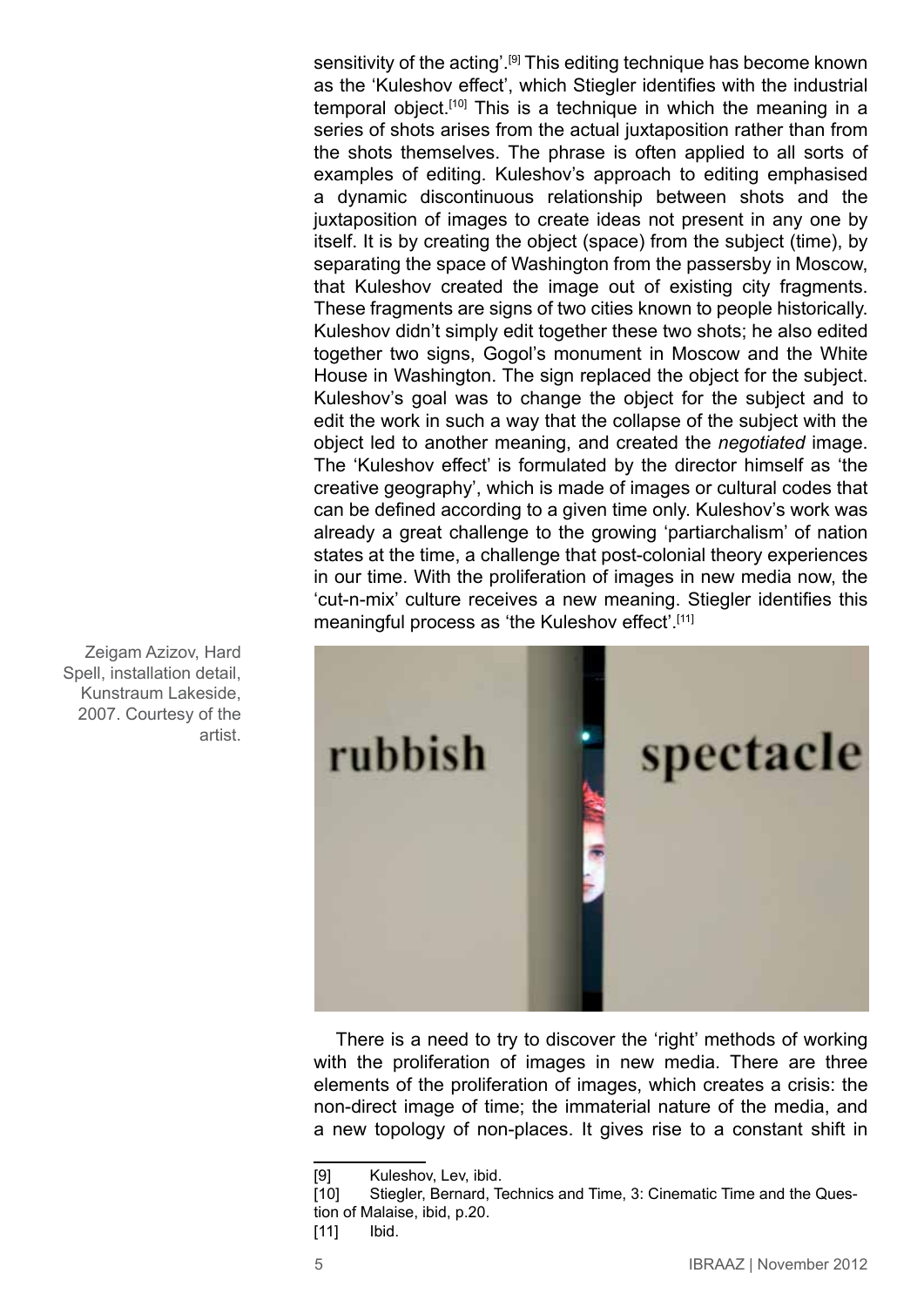the role of art and the artist, which necessarily changes alongside the rapid changes in the political and aesthetic spheres. It makes the task of intervening with images more difficult. This difficulty is expressed in Jean Luc Godard's 1976 film *Here and Elsewhere (Ici et ailleurs*), in which its protagonists are shown passing in front of the camera while holding in their hands images of their choice. The camera is still, and instead of the movement of cameras we see people moving in front of the them. In Serge Daney's words, 'no longer does the camera record things but people come bearing their images like a cross before an indifferent video camera, set up on the tripod, and it brings them into line, links one to the next'.<sup>[12]</sup> On the one hand, it shows the potential of filmmaking as similar to creating a long sentence, or to use Jacques Rancière's phrase, the 'sentence-image'; on the other hand, it shows the difficulty of working with images from a critical point of view.<sup>[13]</sup> Filmed in Palestine in an attempt to rally support for refugees, Godard admits to not being able to find an organising principle and instead asks: 'Why can't I find the right montage for these images?'[14] Yet, while creating the sentence-image, while using still images or freeze frames, which his protagonists actually brought to the film set, tells us more about cinema's return to its reference point, photography. Godard also understood that the saturation of images created a vicious circle that endlessly takes us back to beginnings. This vicious circle is a crucial aspect of working with images, and marks the shift from producing to programming.<sup>[15]</sup>



[12] Daney, Serge, 'From Movies to Moving', Art and the Moving image: A critical Reader, ed. Tanya Leighton and Charles Esche, London: Tate in association with Afterall (2008), p.335.

Zeigam Azizov, installation detail, Migrasophia, Maraya Art Centre, 2012. Courtesy of the artist.

<sup>[13]</sup> Rancière, Jacques, The future of the image, London: Verso (2007).

<sup>[14]</sup> Jean Luc Godard quoted in Serge Daney's 'From Movies to Moving', in Art and the Moving image, ibid, p.336.

<sup>[15]</sup> The triumph of programming over production is marked by the use of images creating a new narrative based on the database, which Lev Manovich calls a genre of new media. See: Lev Manovich, 'Database and the genre of new media', AI & Society, 14:2 (May 2000), pp.176- 83.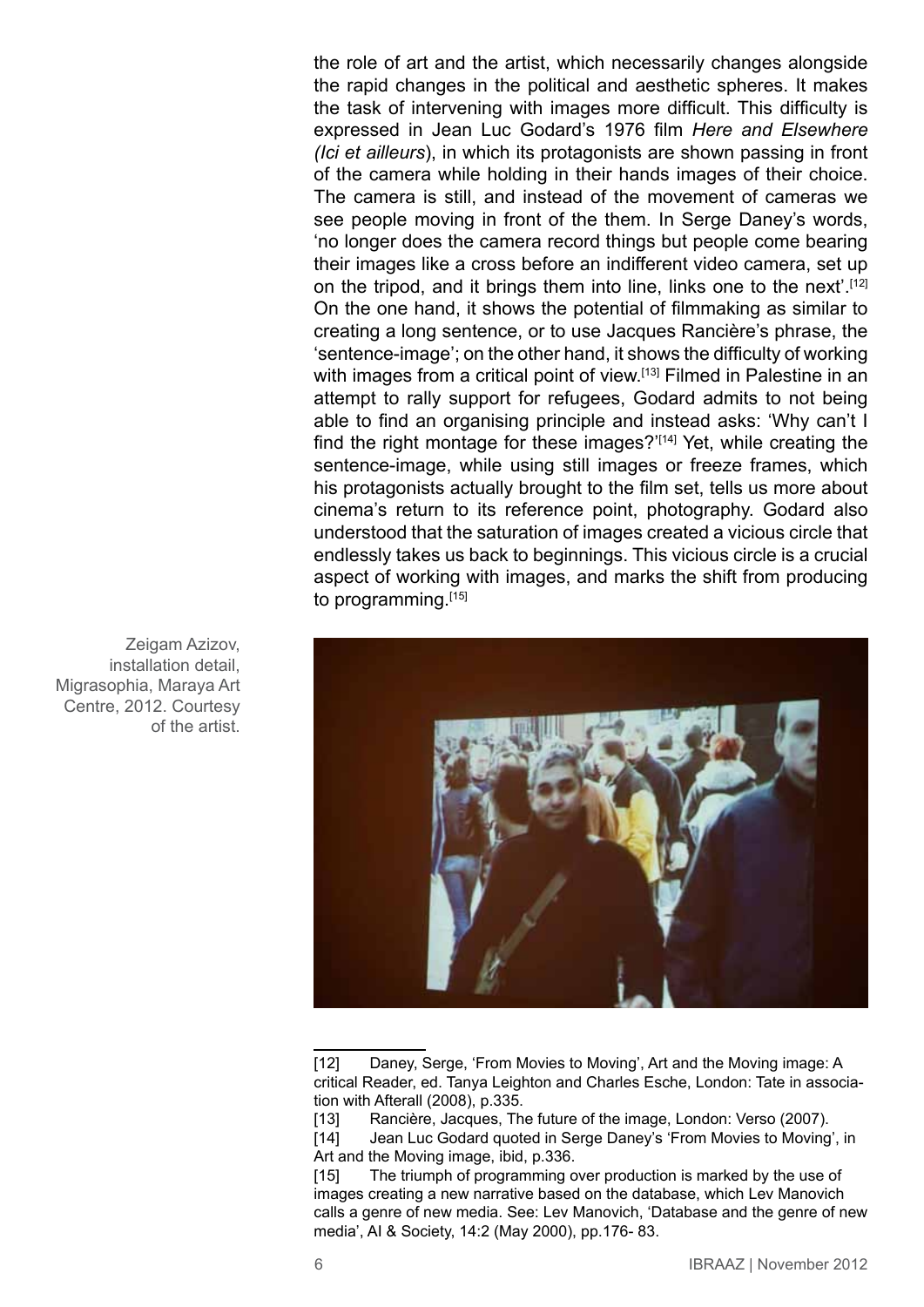In programming the subject, object and perception do not produce images but are contained in the flux of images. The flux of images finds its trajectory in web streaming, making this process visually more approachable. What becomes important are not images but thinking with and of images. The flux of images becomes programmed in memory. In this way, the retention of memory is not simply recorded in objects, but is streamed in real time. However, the distance between the lived time and real time is still there. The difference is that the streaming makes this distance real, meaning that memory constitutes the distance in time, which is programmed in the stream of images. This distance can be deconstructed as thinking being an existing cinema. I would like to paraphrase Jacques Derrida here ('the language is already writing') and say that the programming is already cinema, which needs to be edited.<sup>[16]</sup>



These new challenges define new media's impossibility as an artwork. Yet this impossibility marks the return to the question of memory being repressed. Mehdi Kacem's use of the term as *désœuvrement* (non-productivity) refers to the very possibility of new media addressing this 'return of the repressed'. The impossibility of producing makes possible the return of missing time, reproducing what is missing and in this way contributing to history by filling gaps and cuts and creating the 'dialectical image', which consists of quotations. Instead of the nihilism of non-recognition of possibility, there should be the recognition of events similar to ones that have already taken place. It may even be based on the very banal repetition of previous events that takes courage to face the new banality and make an escape from nihilism. The Tunisian revolution in 2010 demonstrated the return to this form of struggle as the productive one, since new media opened up the possibility for this attempt precisely by its ambivalence and openness.

For Kacem, post-colonial struggles and the Tunisian revolution indicate a breaking point in the global emergence of nihilism. The breaking down of the barrier of censorship is an event from which

Paula Roush Teresa Paiva & Maria Lusitano, Tested, 2012. Courtesy of the artist.

<sup>[16]</sup> The notion defined in Jacques Derrida's work as the technical memory (writing) is the destroyed memory of Plato.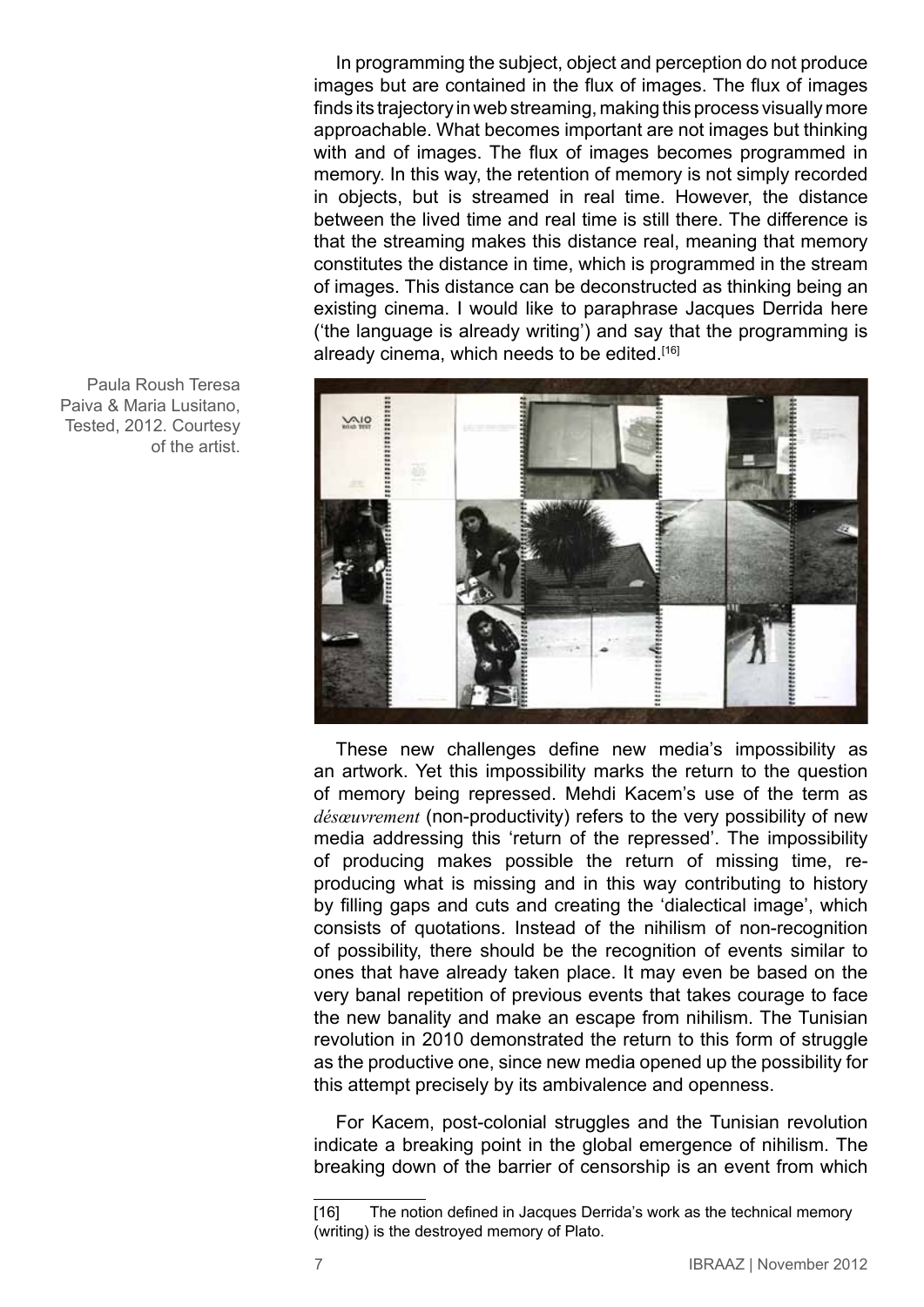emerges a completely new relationship in the human need for freedom. Kacem reflects on the striking events that took place in Tunisia in 2010:

Overnight, life changed for millions of people, for me included. Concomitantly, in their interiority, the lives of hundreds of millions of people in the Arab world changed: it is possible for an Arab person to be free. If that isn't an event, I really don't see what else one needs.<sup>[17]</sup>

By calling these events a 'Tunisian Renaissance', Kacem underlines the importance of not being afraid anymore:

I understood, I'll say it again, that something very important was happening when people, everyone, started saying, 'We're not afraid anymore'. That came out of nowhere, so to speak. That's why it was a real event: the people had no support for weeks and weeks, during which everyone consciously, 'Hegelianly', risked their lives.<sup>[18]</sup>



It is crucial here to mention the intensity that is brought to this experience by the use of creative means. This intensity, created by an involvement with new media, is associated with the reading of codes that are circulated within this media. These codes are historically created and endlessly shared by different subjects throughout history. Today, these codes are disseminated in the virtual space of new media. It is also true that all software in new media programmes and sharing devices are set up for simple interaction. However, programming doesn't determine the activity that can take place. It depends on the decision of the user to 'naturalise' this system for his/her needs. This kind of decision-making, which gave rise to the 'Arab Spring', is already a political gesture, a step towards political recognition.

Paula Roush Teresa Paiva & Maria Lusitano, Tested, 2012. Courtesy of the artist.

<sup>[17]</sup> A Tunisian Renaissance, interview with Mehdi Beljah Kacem conducted by Alexander R. Galloway: [http://www.lacan.com/thesymptom/?page\\_id=1046](http://www.lacan.com/thesymptom/?page_id=1046). [18] **Ibid.**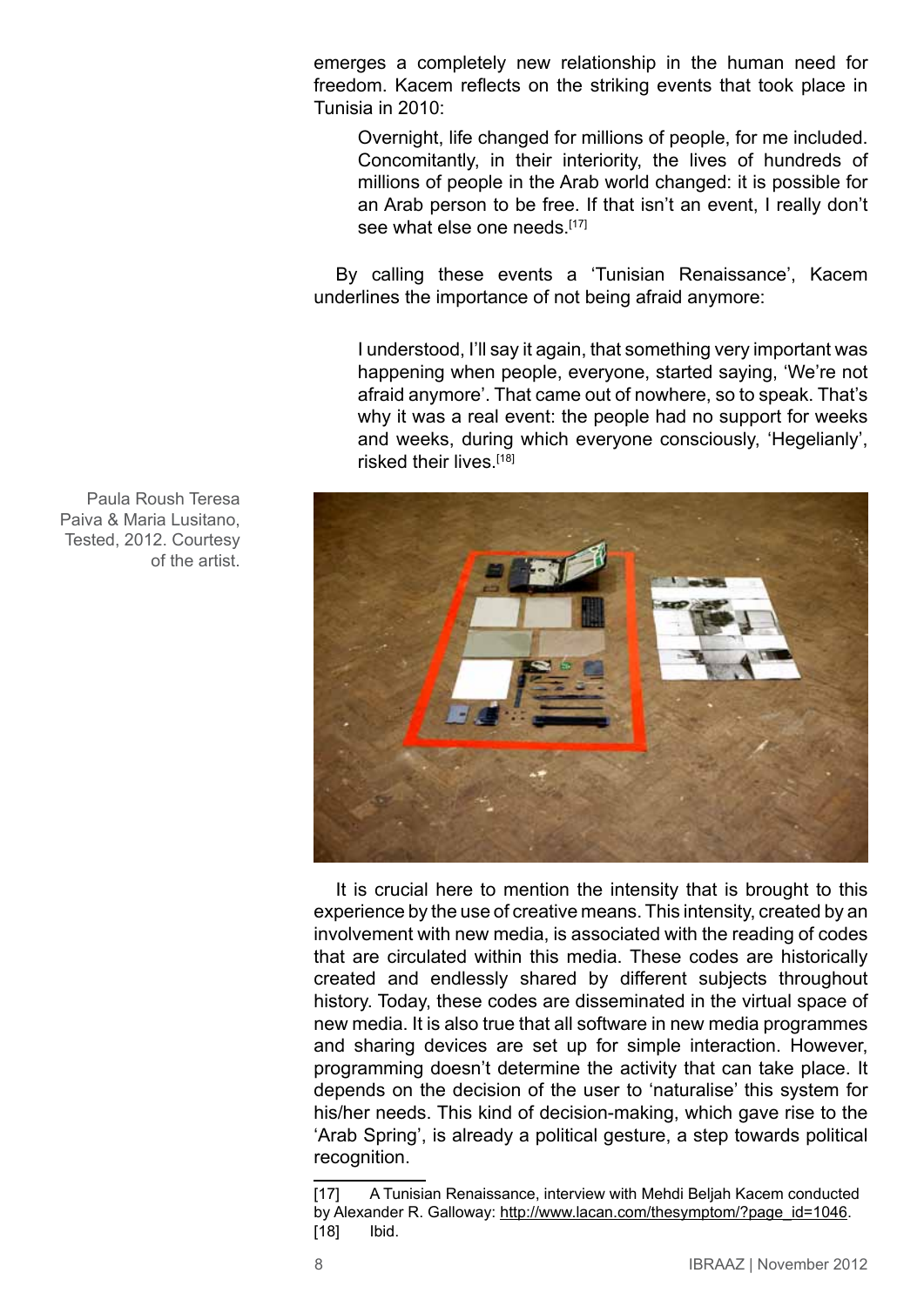It is worth mentioning that the use of new media stretches as far back as the 1960s. The problem that still remains is how to use this media. In western art discourse and more recently in the art market, new media has been utilised for its legitimacy of 'newness', the media part often misused. The idea should consist of the 'naturalisation' of new media. To paraphrase Stuart Hall, encoding and decoding the media for artistic use is a way of naturalising media.<sup>[19]</sup> This would entail becoming engaged not only in a new form of art, but also in new genres, new narratives. Before everything there is a need to shift the existing discourse today that is still dominated by nihilism and the western avant-garde. The legacy of conceptual art is in fact reflected in the paradox of looking at the west, while talking of the east. Perhaps it is a good idea to think of their mixture as 'once more with feeling'.



[19] Stuart Hall spoke of the naturalisation of TV programmes in his essay Encoding, decoding already in the early 1970s. The point here is that TV programmes cannot completely dominate viewers' minds, since there is a response of the viewer, which consists critique and opinion. It also involves the active interpretation of codes, which are used in the media as they are used elsewhere in culture. The active interpretation of codes helps to naturalise the effects of media. See: Stuart Hall, 'Encoding/decoding', Culture, Media, Language: Working Papers in Cultural Studies, 1972-79, London: Hutchinson (1980), pp. 128-38

Zeigam Azizov and Stuart Hall, Utopia Station, Venice Biennale, 2003. Courtesy of the artist.